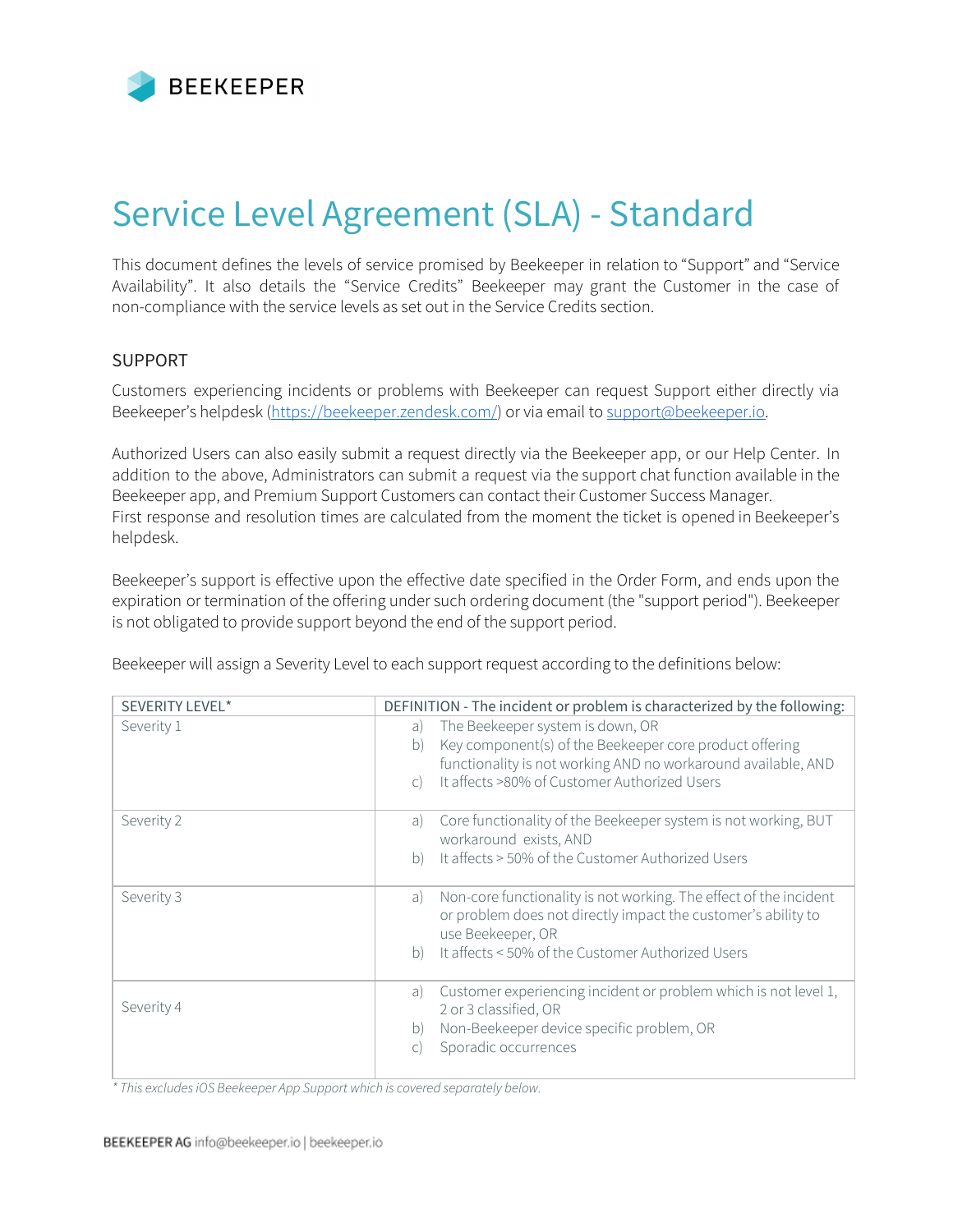

#### According to the Severity Level, the following First Response and Resolution Time apply:

| <b>SEVERITY LEVEL</b> | <b>FIRST RESPONSE TIME</b> | <b>RESOLUTION TIME</b> |
|-----------------------|----------------------------|------------------------|
| Severity 1            | 8 Business Hours           | 48 Business Hours      |
| Severity 2            | 16 Business Hours          | 72 Business Hours      |
| Severity 3            | 24 Business Hours          | 30 Business Days       |
| Severity 4            | 40 Business Hours          | 60 Business Days       |

First response time = The time between the ticket being opened in Beekeeper's help desk and confirmation to the customer via the ticketing system that we have received the request and are investigating the incident or issue (any automated response from the ticketing system does not count towards first response time)

Resolution time = The time between the ticket being opened in Beekeeper's help desk and the removal of the incident or problem. For Severity 1 issues, the provision of a workaround means Beekeeper will downgrade the Severity Level to Severity 2 or Severity 3 based on the extent to which the workaround improves the situation. For Severity 4 issues, Beekeeper retains the right to decide through their internal product development prioritization process which features to add or change.

Business Hours = First response: 9am - 3am (CET) during Business Days., Resolution: 9am - 6pm (CET) during Business Days.

Business Days = Monday to Friday excluding public holidays.

#### Exclusions

- I. Problems related to iOS apps have a different resolution times due to the internal AppStore processes managed by Apple Inc. and are outside of Beekeeper's control.
- II. Requests for new features are not covered by this SLA.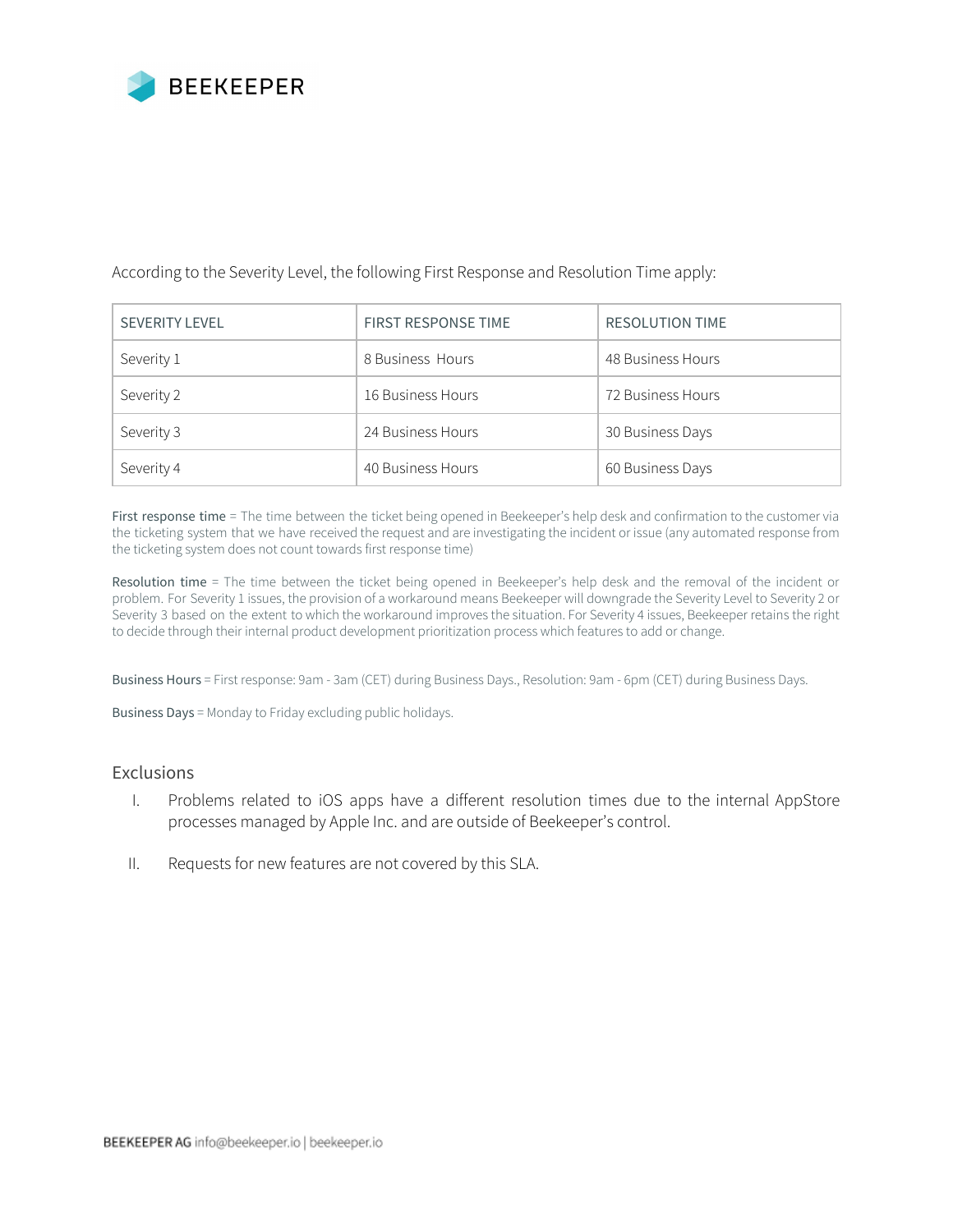

### SERVICE AVAILABILITY

Beekeeper will make commercially reasonable efforts to ensure the Services (excluding any Third Party Applications) are available 24/7 for at least 99.9% of the time, excluding,

- I. Any planned downtime out of Business Hours provided Customer is given 24 hour notice of such;
- II. Congestion whereby high traffic levels result in service disruption, caused by the Customer exceeding any agreed capacity;
- III. Customer inaccessibility: if, for any reason, the Customer cannot be reached to correct an availability issue, then time will be frozen until Beekeeper can make contact with the Customer to begin fixing the availability issue;
- IV. Issues resulting from problems caused by Customer's failure to follow agreed procedures, or caused by unauthorized changes to the Services by the Customer; (v) material breach by Customer of the terms of this Agreement; or (vi) a force majeure event as defined in the Beekeeper Subscription Agreement.

An availability of the service of 99.9% is guaranteed in the monthly average. The availability is defined in accordance with operating time, downtime, maintenance, and unavailability experienced.

"Unavailable Time" means the Beekeeper API is not available. The Monitoring Service reports of availability are always available at [status.beekeeper.io](http://status.beekeeper.io/).

## SERVICE CREDITS

A "Service Credit" is a dollar credit, calculated as set forth below, that Beekeeper may credit back to an eligible, active and not-terminated Customer account:

| AVAILABILITY SERVICE LEVEL DEFAULT                | <b>SERVICE CREDIT</b> |
|---------------------------------------------------|-----------------------|
| Less than 99.9% and higher than or equal to 99.5% | 2%                    |
| Less than 99.5% and higher than or equal to 99.0% | $5\%$                 |
| Less than $99.0\%$                                | 10%                   |

| SUPPORT SERVICE LEVEL DEFAULT                                                  | <b>SERVICE CREDIT</b> |
|--------------------------------------------------------------------------------|-----------------------|
| 85% to 90% of Support Tickets meet the First Response  <br>and Resolution Time | 2%                    |